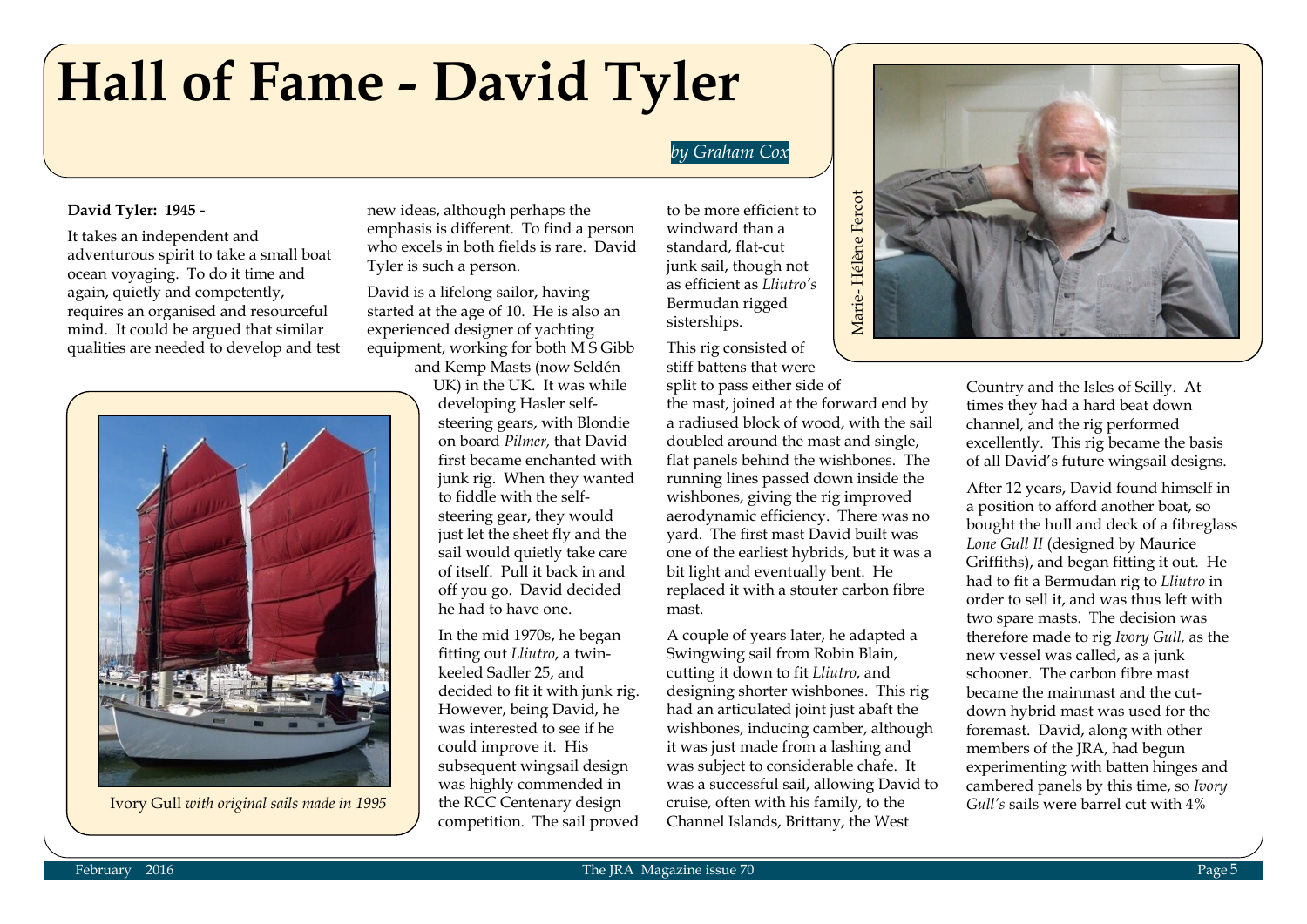camber, with hinges in the lower battens as well.

David's wife unfortunately died of cancer soon after the launching of *Ivory Gull*. David took early retirement at 50, in 1996, and began a series of summer voyages around Land's End and up to Scotland, where he engaged in a vigorous campaign of mountain climbing, known as "Munro bagging." He completed them all, some 280 odd peaks, between 1997 and 2003. They are all in excess of 3000 feet. He also found the time to sail *Ivory Gull* around Ireland.

Now that he had no commitments ashore, David began dreaming of more adventurous voyages to the far ends of the earth. He was not dreaming of tropical seas, trade winds and flying fish, however. His preference is for the lonely, wild and woolly, high-latitude places, preferably ones with challenging mountains to climb. David's voyage photos are often taken from the top of some peak, with his yacht visible as a speck far below.

*Ivory Gull* was not the ideal boat for such enterprises, so he drew up a set of comprehensive sketches that David Thomas turned into a formal yacht design. The hull and deck were built in plywood by Hedley Bewes at Hamble. On his last summer aboard *Ivory Gull*, David took along a drawing board and designed his ideal voyaging interior, then came home and started fitting out the boat himself.

*Tystie* is an unusual vessel. She is 10.36m LOA, displaces 7 tonnes, and has moderate draught, with twin, asymmetrical, pivoted bilge boards, which are toed in and canted out. The hull has high freeboard aft and is somewhat reminiscent of a Chinese junk in profile. She has a conventional hatchway, but this is fitted with a *Jester* pramhood, from where David keeps watch and handles the rig at sea, rarely needing to go on deck, and only putting on his wet weather jacket when standing up in the hatch to reef.

The boat was initially rigged with a single, 55.7 square metre junk sail, with moderately fanned battens in the lower five panels, two large fanned panels in the top of the sail, a high-peaked yard, pultruded fibreglass battens, and a cambered, acrylic sail. The sail had three separate luff-hauling parrels, each controlling two battens. The lower one went aft then forward again, allowing David to haul the luff of the sail to windward, to balance the rig downwind.

Launched in 2000, *Tystie* joined the JRA Scottish Rally that year, and appeared on the cover of the November edition of the JRA Magazine (#37). It was the first edition to appear with colour photos, and her large, bright red sail on the cover looked quite startling. *Tystie* later sailed 2,500 miles to Lofoten, Norway and back with this rig.

Returning from Norway, David decided that he needed to make a new sail. The acrylic material was subject to too much chafe and stretch, especially for ocean voyaging. It had been quite satisfactory on *Ivory Gull,* which had much smaller sails. The two upper panels proved too large for heavy weather, and too much of the sail hung down when deeply reefed.

The new sail was a considerable improvement. It had more pronounced fanning in the panels, allowing smaller top panels, and was built from polyester cloth, Hayward's "Sunwing", and had a U-sectioned sail catcher. The battens were retained by a series of short pockets, instead of being lashed on, as they were on the first sail, which still allowed access to the battens for repairs etc. David had tried using plastic cable ties on the first sail initially, as Tom Colvin recommended, but found they broke easily and chafed the sail.

At New Year, 2004, David was introduced to Fran Flutter by Annie Hill. Fran had already made a solo circumnavigation and became *Tystie's* first mate. After a shakedown cruise in the Irish Sea in February (enough to test anybody), they set off to the north, cruising all the Scandinavian countries that summer.

By the time they returned, David was thinking of further rig development. The new sail performed excellently in moderate airs, although David lamented the lack of sail area for light winds, as always with junk rig, at least on short-handed voyaging yachts. (Chinese trading junks, with their



Tystie's *first seven-panelled sail*

crews of 20 or more, used to set astonishing amounts of canvas, and Arne Kverneland and his cohorts in Norway have shown what can be achieved inshore with huge rigs and fast hulls.) The real problem, however, was handling the sail in stronger winds.

In winds above Force 7, with the sail deeply reefed, the high-angled yard required the yard-hauling parrel to be eased, which increased twist and weather helm. Undoubtedly the sail could have taken *Tystie* around the world in the trade winds, but he felt it would be difficult to handle in high latitudes. He began thinking of twomasted rigs. In *Tystie's* case, that meant a ketch, as he did not want to move the existing mast aft. He was not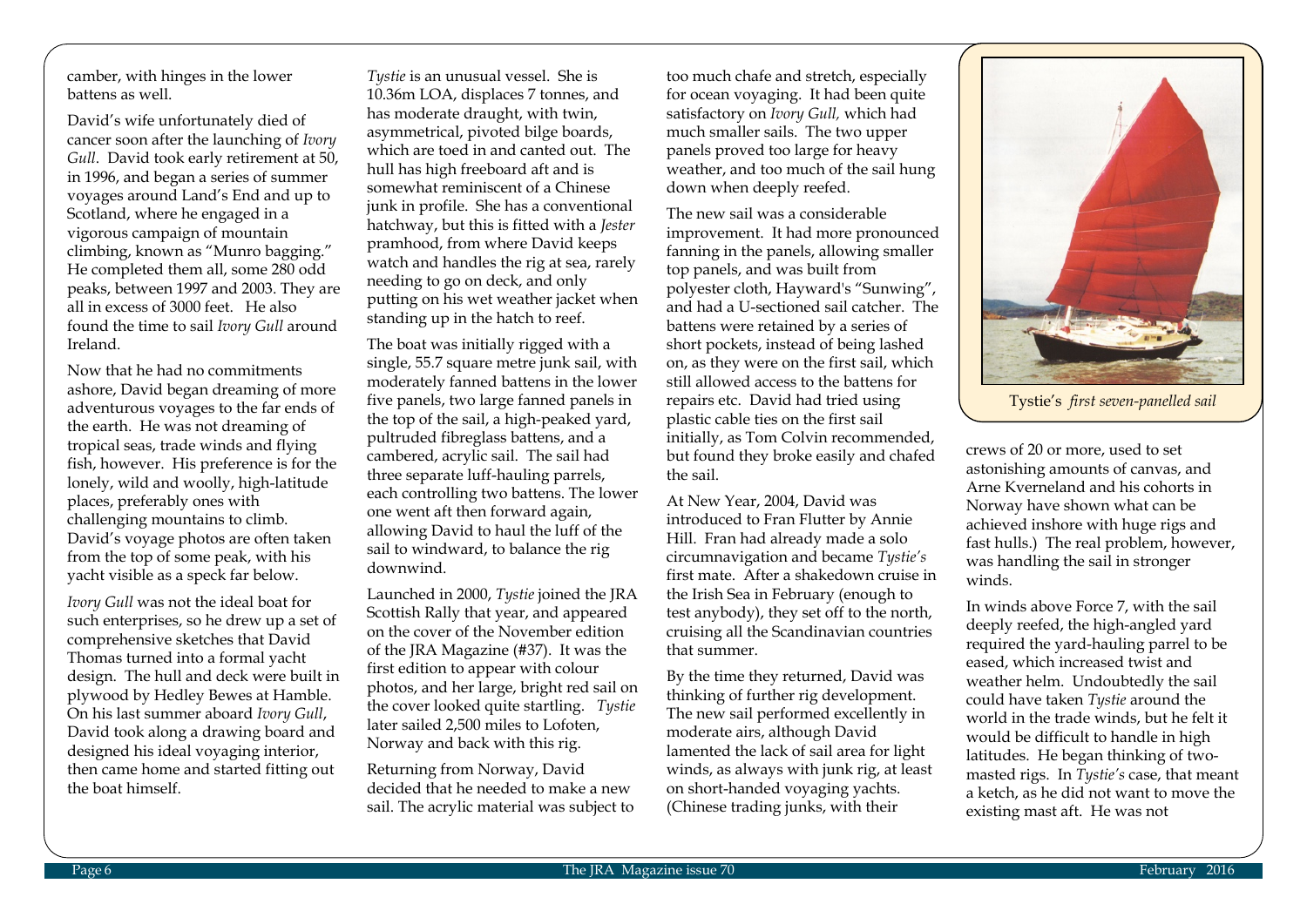convinced that a junk-rigged ketch would give him the performance he desired, so he decided to revisit the wingsail concept.

*Tystie's* new wingsail ketch rig was built during the following winter, with fibreglass battens, wishbones and nose cones, HDPE bearings, and fibreglass articulating joints behind the wishbones. The battens were all the same length except for the top two, to give the top panels a semi-elliptical planform. Sailing trials early in 2005 showed that the rig performed better than the previous rig to windward and



was even easier to reef than a standard junk sail.

In 2005 David and Fran sailed to the Faeroes, around Iceland, to the Azores and back to England, stopping at *The Turks Head*, Agnes, Isles of Scilly, on the way home, for a pint of English beer and a pasty. The voyage was an outstanding success, nothing broke, and the rig was easy to manage at all times. They began planning for their big departure.

*Tystie* finally left Ravenglass on the 1st May, 2006, sailing to Plymouth via Ireland, the Scillies and Falmouth.

After farewelling the start of the *Jester* Challenge, they departed Falmouth on the 12th of June, bound for Cape Town and the Southern Ocean. After brief stops in Spain, Portugal, and Madeira, they finalised preparations in the Canary Islands, including fitting a new, improved self-steering gear to David's design, which was personally delivered to them by fellow IRA member. Peter Manning, who has since launched his own sistership to *Tystie*.

Departing from Gomera on the 3rd October, they were carried by fresh trade winds down past

the Cape Verde Islands. Just south of that archipelago, they were treated to the stirring sight of a square-rigged ship under full sail, the Dutch sailtraining vessel, *Europa*. Shortly after, they noted that the log now recorded 25,000 miles since *Tystie's* launch.

They met the doldrums at 12°N and took 6 days to get through, crossing the line on the 10<sup>th</sup> October. Luckily, they caught plenty of water here, as when they arrived at Fernando de Noronha, they found that only expensive bottled water was available. Once upon a time a lonely, remote outpost, the island these days is largely a resort for rich Brazilians.

South of Fernando de Noronha, *Tystie* found boisterous easterly trades and rough seas. Leaks from the forward mast boot and ventilators wet all the spare bedding and they decided to request permission to stop at Ilha de Trinidade, a military reserve, to sort things out. Permission was granted for a brief stop, but they had to cut their anchor cable and make a hasty exit when large rollers entered the bay and they could not free their anchor from the rocky bottom.

South of here they had light easterlies for a few days, crossing the Tropic of Capricorn on the 5th November, before meeting Force 7–8 south-westerlies. On the 13th November, while broad reaching with five panels reefed in the main and four in the mizzen, in other words fully reefed, they were knocked

which took them by surprise, as the sea-state had not – until then – appeared particularly dangerous.

Fran suffered a cut in her scalp and a few crockery items were broken, but there was no damage to the vessel or rig. David later found that the port bilge-board was down, which may have contributed to the knockdowns. They then chose to run off under bare poles without further incident, although a few waves broke heavily against the transom.

It is interesting to note that, in the 1968 Golden Globe Race, several contestants had trouble in this region. Bernard Moitessier's *Joshua* was knocked down in very similar conditions. He noted the presence of a cross current on the pilot chart, as well as a subtropical convergence of warm and cool currents nearby. Bill King, sailing *Galway Blazer*, fared even worse, being rolled and dismasted, although he was in much fiercer weather. On a later circumnavigation, *Galway Blazer* was again capsized and dismasted here. Robin Knox Johnston, sailing *Suhaili* in the 1968 race, also had his woes here, though he was much earlier in the season. It would appear that the higher latitudes of the South Atlantic are dangerous in spring and early summer.

First wingsails on Tystie **First wingsails on Tystie First wingsails on Tystie First wingsails on Tystie First wingsails on Tystie First wingsails on Tystie First wingsails on Tystie First wingsails on Tystie** Cape Town was reached without further incident on the 24<sup>th</sup> November. After a pleasant summer cruising the SW Cape, Fran decided she would prefer not to continue on across the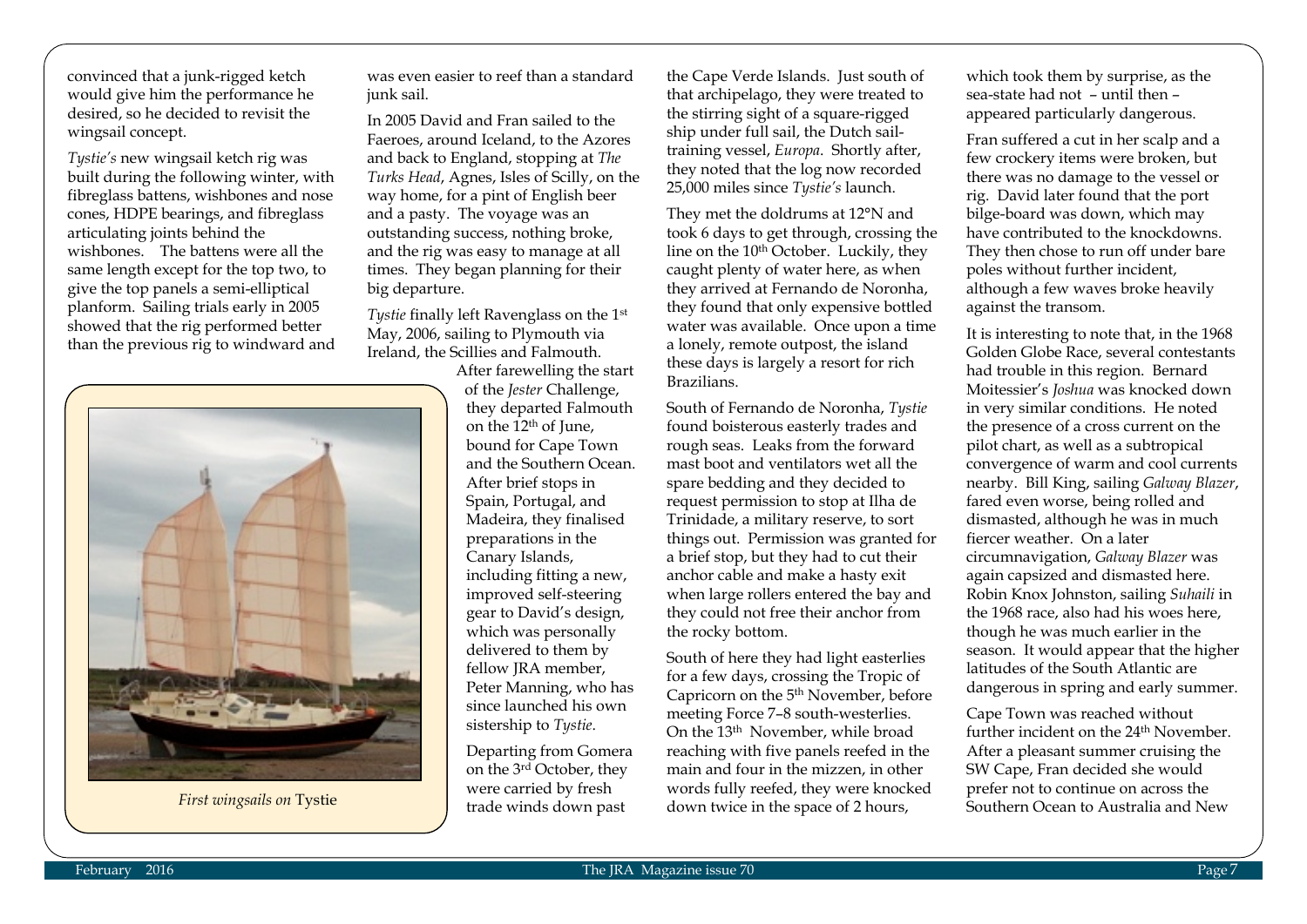

**Ford's Terror, Alaska** Tystie *in Desolation Sound* 

Zealand. David admitted to being quietly relieved at not having to face the Southern Indian Ocean, which has a treacherous reputation.

The ship was turned around and they had an easy, pleasant sail to the Caribbean via St Helena Island. The passage north through the doldrums, which are narrower to the west, was much quicker than their passage south, and they sailed 3,700 miles from St Helena to Tobago in 30 days, arriving on the 1st March. With the help of the Guyana current, *Tystie* frequently logged 150 – 170 miles off the northeast coast of South America.

Passing through the Panama Canal on the 17th April, they departed for the Galapagos Archipelago on the 24<sup>th</sup>. From there, *Tystie* made the 3,000 mile

leg down to the Marquesas Islands in 23 days. There were some light winds and squalls early on in the passage – David welcomed the squalls as it enlivened the sailing – then the SE trades became well-established, allowing *Tystie* to make some fast runs, including one of 187 miles.

The Marquesas failed to impress, despite their dramatic scenery, with rolly anchorages, nasty insects, poor provisioning and indifferent locals. They left for Hawaii on the 21<sup>st</sup> June and had a fast passage, with only a brief period of doldrums (ITCZ), passing almost directly from fresh SE trades at 5°N into the NE Trades, arriving at Hilo on the 5th July.

Hawaii proved to be an interesting place to visit on the land, but with poor facilities for cruising. They left Nawiliwili Harbour on the 4<sup>th</sup> August and entered Victoria Harbour, British Columbia, on the 26<sup>th</sup>. Eight days hard on the wind against the NE trades, not much appreciated by the mate, brought *Tystie* to 38°N, where they found a period of light winds, followed by moderate westerlies, some fog and much overcast. There was only one near-gale. A visit from two Sei whales, who came close alongside, enlivened the passage. They also began to see Laysan Albatrosses gliding around the ship.

*Tystie* had now sailed 24,000 miles since leaving Ravenglass, and visited 11 countries. It was time for a rest and they happily settled in for the winter in Port Sidney, where David enjoyed donning snow-shoes and tramping the

hills. The following spring they set off for Alaska, getting as far north as Skagway. They had a wonderful summer exploring glaciers, observing bears, salmon runs, and visiting the villages of the region's indigenous inhabitants. David walked the Chilkoot Pass, a high mountain pass through the Boundary Mountains, which was the main route inland during the Yukon gold rush, taking 4 days to tramp 33 miles through rock and snow.

On the 7th October, vowing to return to the north to see more of this stunning place, they sailed south, refitted the boat in San Francisco, then sailed on to Mexico, where they cruised the Sea of Cortez and battled with the endless Mexican bureaucracy. *Tystie* cleared out of Mexico at La Paz, bound for the Marquesas, and arrived in Taiohae Bay, Hiva Oa, after a 27 day passage. They experienced light winds at times and suffered from an outbreak of goose barnacles on *Tystie's* bottom, but otherwise had an uneventful passage.

Once again, they found the anchorages rolly and the climate oppressive. Fran suffered an infected insect bite on her leg here, requiring medical treatment – these islands are notorious for tropical infections – which didn't improve their opinion of the Marquesas; then they sailed to the Tuamotus.

Making landfall on Kauehi Atoll after 5 days, they had to heave-to offshore to avoid a severe thunderstorm, entering the lagoon the following morning. This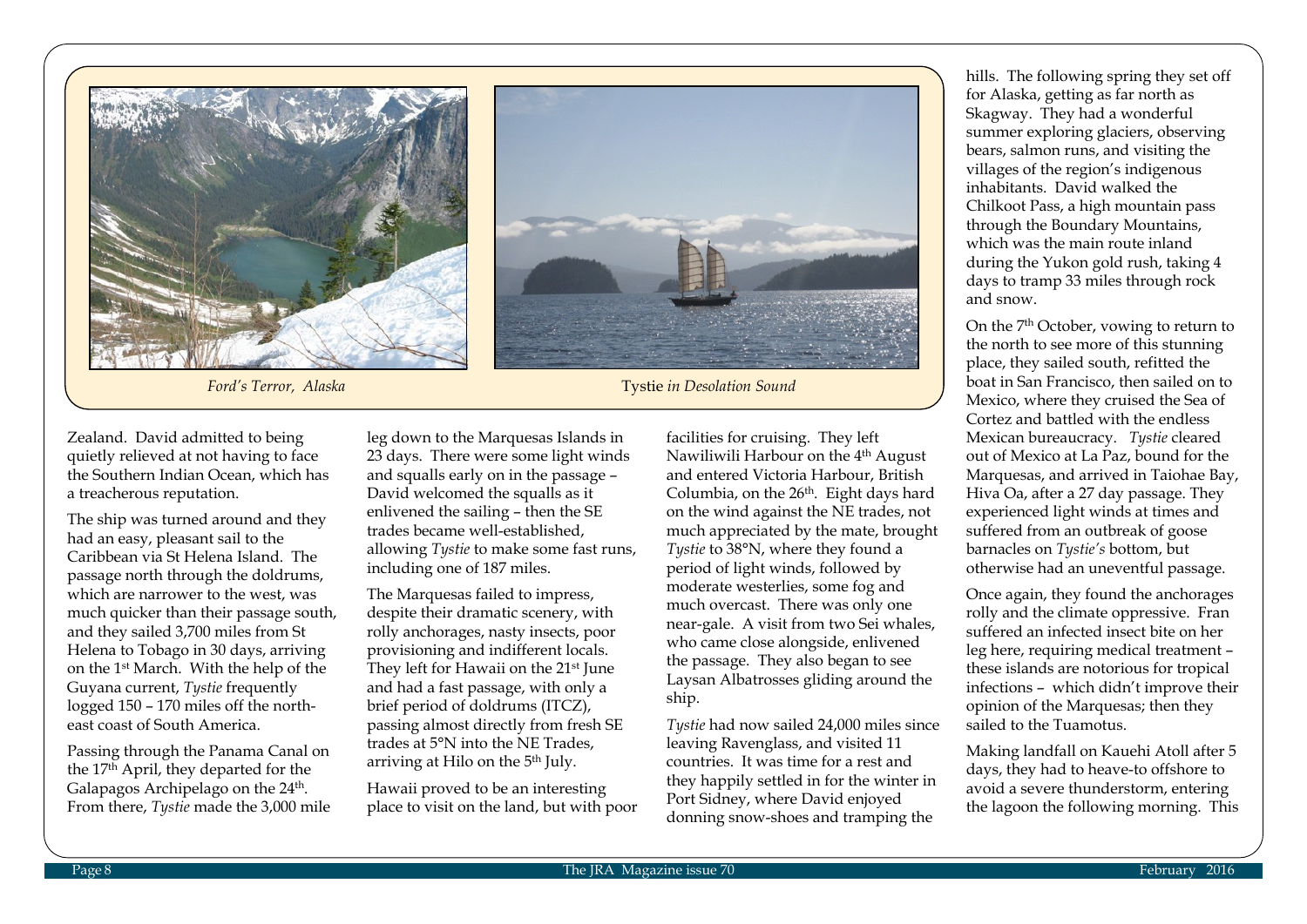



*Assembling aluminium battens in the sail* 

proved to be a delightful place, with easy navigation through the coral and a sheltered anchorage off the village. Like others before them, they delighted in the healthy climate and friendly, energetic people of the Tuamotus.

The next atoll, Fakarava was more exposed, with a 15 mile fetch across the lagoon, and then they made a final stop at Anse Amyot, a blind pass on Toau

Atoll, which provides perfect shelter and is home to only two families. They bought some beautiful black pearls here at a fraction of the cost they sell for in Papeete.

A month was spent in Tahiti, awaiting mail and attending ship. They much preferred the quieter anchorages of Tahiti Iti, on the southern end of the island, to Papeete. Moorea was pleasant, with good walks ashore on ancient stone pathways. Then it was on to Huahine, a charming, unspoilt island, Raiatea, Tahaa, and finally Bora Bora, considered by many to be the most spectacular island in French Polynesia, for the Bastille Day festivities.

Departing French Polynesia after 3 months, they ran into a long period of inclement weather, which stayed with them all the way to Tonga. The Western Pacific is notorious for reinforced trade winds, rain and squalls. The passage to Avatui, Rarotonga, in the Cook Islands, saw *Tystie* forging slowly ahead fully reefed in strong to gale-force southeasterlies, while many other yachts on the same passage chose to heave to. David hiked the cross island trail here, including making an ascent on The Needle, a near vertical volcanic plug, with the help of two young climbers.

An overnight sail brought them to Aitutaki, where *Tystie* nearly came to grief, grounding on the coral reef while trying to enter the shallow pass into the lagoon. *Tystie* only had a folding, two

bladed propeller, which had poor thrust astern, and for a short while it looked as if they might not get off easily. Luckily, there was not a big swell running, and their combined weight forward lifted the stern sufficiently for *Tystie* to slide off into deeper water. There was only minor damage to the keel. David later fitted a three-bladed, feathering prop in NZ.

More rough weather took them on to remote Suwarrow Atoll, made famous in earlier times by the beachcomber, Tom Neale, where they celebrated a cruising couple's wedding with 23 other yachts. Then it was on to Apia in Western Samoa, followed by Tonga, squally all the way. As Fran noted in their cruising notes, *What idiot called this the Pacific Ocean?*

*Tystie* departed Tonga for New Zealand and had a windward passage, with occasional fronts and rain but no gales, entering the Bay of Islands on the  $11<sup>th</sup>$ November. After a bit of rest and recreation, they went down to the Tamaki River on the southern side of the Hauraki Gulf, where fellow JRA member, Paul Thompson, has his base. Paul had invited them to use his workshop to refit *Tystie* and David was keen to modify the rig.

By the time *Tystie* arrived in NZ, the rig had clocked up 40,000 miles without problems, apart from minor chafe and the odd

nut and bolt working loose. However, the battens and wishbones were showing signs of wear, as were the sails. David wanted to put more camber in the sails, increase the sail area by adding to the leading edge of the mainsail, and improve the shape of the upper panels.

*Tystie* was given new battens, wishbones and hinges made from aluminium. The foil shape now extended right to the head of the sail, the area of the mainsail was increased, as was the camber. The improved performance was pleasing. After cruising the east coast of North Island, *Tystie* departed NZ for Australia. September 2010 found them cruising

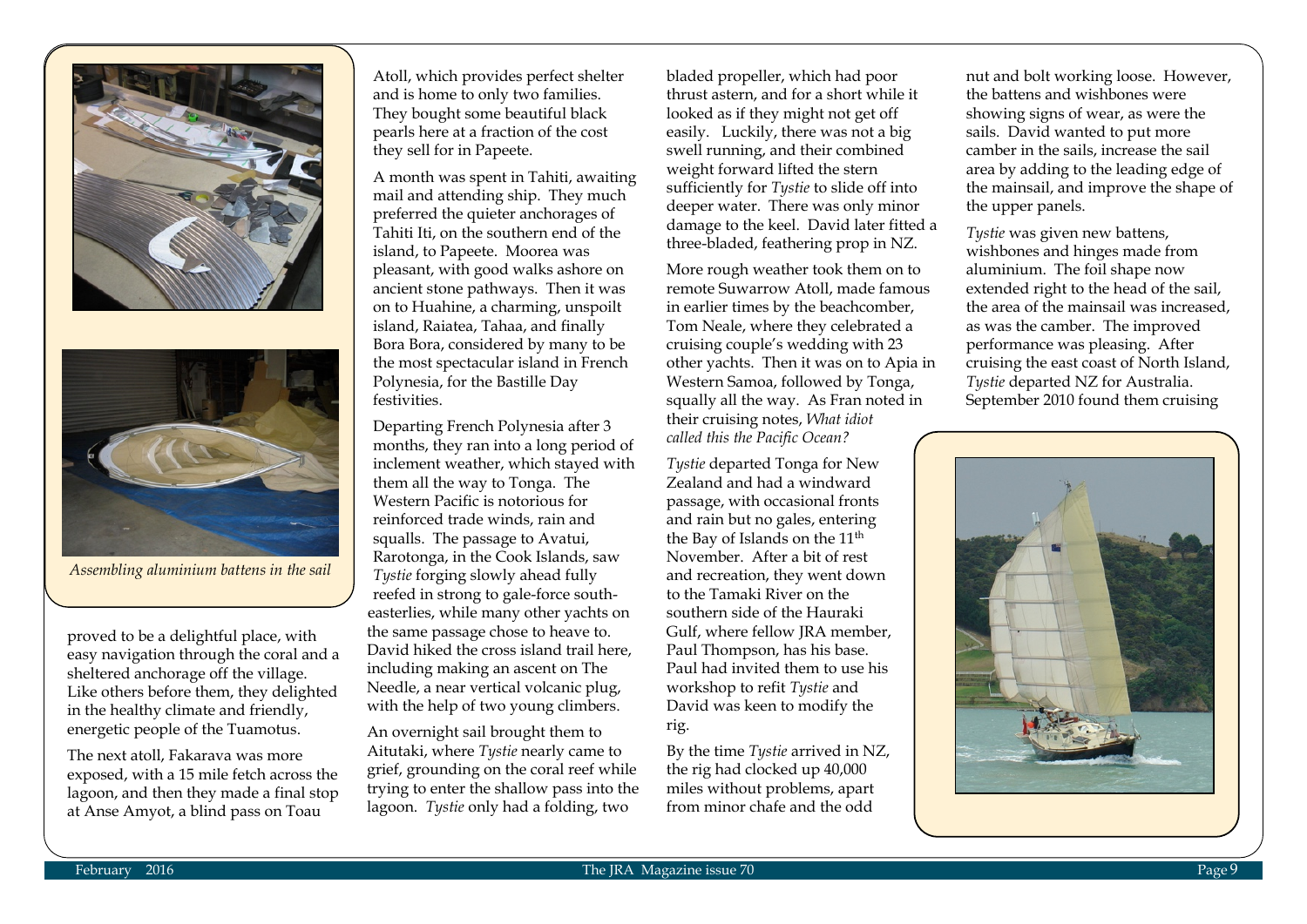

*Fantail rig, New Zealand May 2012*

Moreton Bay, before heading south to Pittwater.

Unfortunately, Fran developed serious health problems here and left the ship in October, 2010. Thankfully, she made a full recovery, but her voyaging days were over. She now lives aboard a 25ft yacht in Falmouth, UK. On the 12th November, 2010, without his gallant shipmate, David set sail alone for Tasmania, catnapping in his hammock under the Hasler pramhood (he was coastal cruising on this leg), and using his AIS to alert him to shipping. Two days took him from Eden across to Deal Island, and then he sailed on to the Tamar River.

A pleasant summer was spent in Tasmania, followed by a winter up the Huon River and an excursion around to Bathurst Harbour and MacQuarie Harbour on the rugged W coast of Tasmania. Once, under the cliffs of Tasman Island, *Tystie* was struck by a fierce downdraught that bent the top 3 sheeted battens abaft their hinges. He straightened these out, observing that they might not have bent if they had been made from T6 grade alloy, which is hard to find in Australia or NZ. Before he left Hobart, he replaced the battens with heavier tube.

On the 3rd November, 2011, *Tystie* departed Hobart for Nelson and arrived 12 days later. Four days of strong to gale-force north-easterly headwinds were followed by some excellent westerlies, in which *Tystie* reeled off 150+ miles a day. David was pleased, however, to put the somewhat psychotic Tasman Sea behind him.

Some time was spent in Nelson and surrounding waters, cruising in company with Annie Hill on *Fantail*, her Raven 26, which now sports a fanshaped junk sail and self-steering gear to David's designs. David was very impressed with how good this sail looks and how fast *Fantail* is. By the time *Tystie* arrived on the east coast of

the North Island (followed shortly after by *Fantail*, both heading for the 2012 NZ JRA Junket), David had decided to build a fantail sail for *Tystie*. There was nothing wrong with the wingsail rig, apart from some unanswered questions about the longevity of the alloy hinges, but David just wanted to try something new.

*Tystie* departed NZ with her new fantail rig, which sported carbon fibre battens, boom and vard, on the  $14<sup>th</sup>$ July, 2012. She was bound for Tubai in the Austral Islands, French Polynesia, *en route* toward Alaska. She experienced strong northerlies for the first week, followed by a brief calm, then several days of strong southeasterlies, before fresh westerlies sent the ship scurrying on her way. She covered 1000 miles in the first 8 days, making the 2300 mile passage in 18 days, averaging 123 miles a day, with the best day's run being 152 miles and only one day below 100.

The boat frequently took green water on deck and a lot of it found its way in through the vents and forward hatch. David realised he would have to completely seal the vents and forward hatch before leaving Tahiti for the windward passage to Hawaii. The rig worked perfectly, with no breakages, though handling the large sail, with its 7m battens, was hard work at times. He began to think that he'd like to make the after sections of the panels flatter, to stop them from slatting, which annoyed him. Junk rigs are not supposed to do that!

From Tubai, he sailed up to Tahiti, where he broke 3 battens when they tangled in the pulpit during a gybe. He then shifted the attachment point of the halyard on the yard, and shortened up the topping lifts, to discourage this from happening again.

From Tahiti, he sailed to Rangiroa in the Tuamotus, against fresh tradewinds. At one point, a tropical disturbance brought the wind NNE, right on the nose, giving him a miserable night tacking into steep seas, clawing for every mile, with further leaks through the forehatch handles. David says that he briefly considered abandoning ocean voyaging and taking up embroidery or something similar!

Taking departure from there for Hawaii, *Tystie* encountered an adverse, WSW current and winds from the NNE to ENE for 5 days. David managed to hang onto his northerly heading until a fresh easterly established itself, allowing him to make more easting. He crossed the line at 145°W, emerging from the doldrums at 10°N, after a frustrating period battling steep cross seas, light winds and heavy rain. This placed him in a good position to reach across the NE Trades to Hilo, making good time most of the way.

*Tystie's* passage from Tahiti to Hawaii proves beyond doubt that a modern junk-rigged vessel is capable of making difficult windward passages at sea. This is a tough route that very few cruisers are willing to undertake, even in boats that are considered windward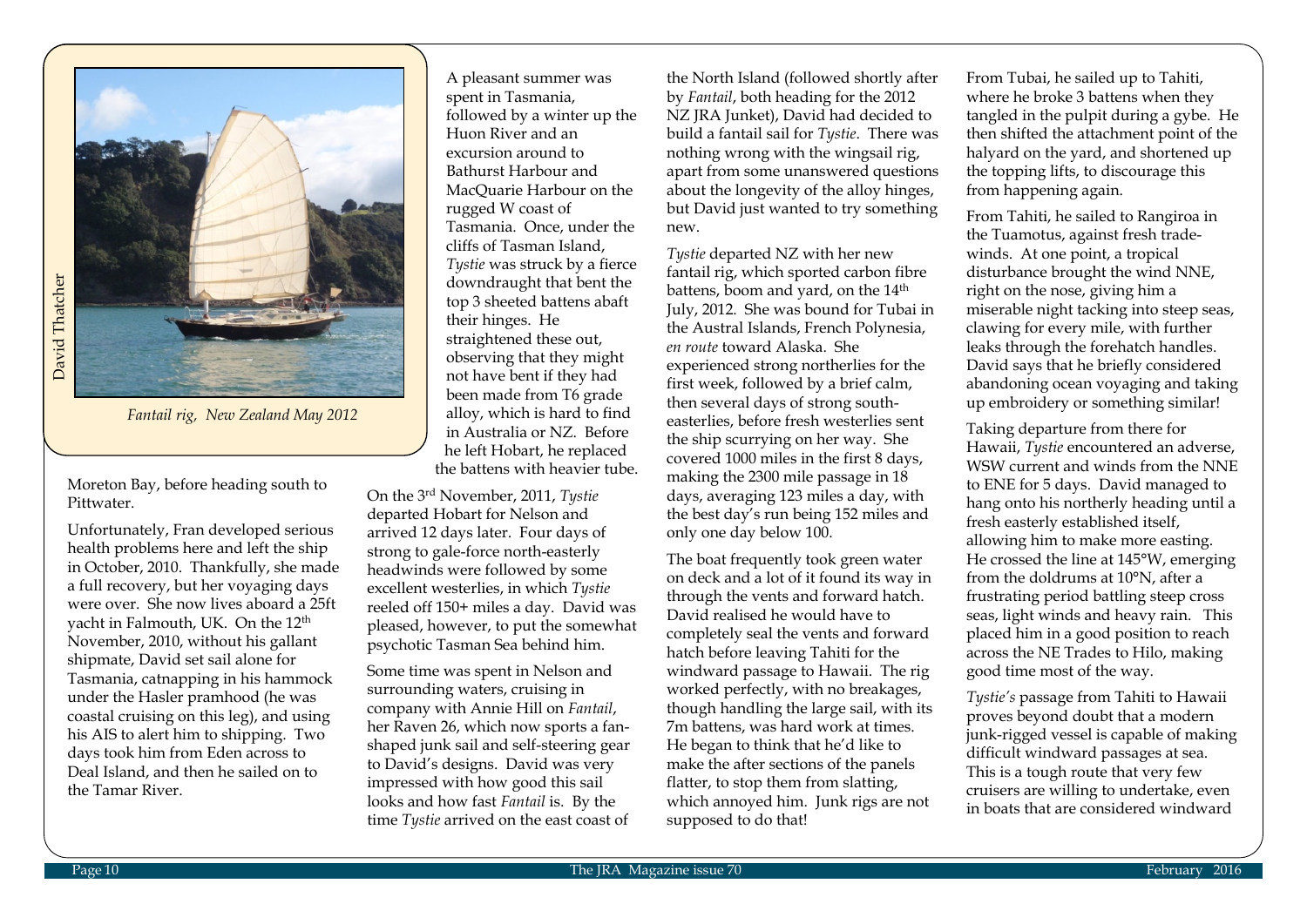



*The same sail with the wraparound removed 2015*

flyers. At the end of it, David wrote that he was not enthusiastic about sailing back into the Southern

Hemisphere, but, luckily, sailors soon forget the bad times!

After making landfall at Hilo, *Tystie* spent Christmas in Lono Harbour, Molokai, before going on to Honolulu for several weeks. She left Nawiliwili Harbour for Kodiak, Alaska, on the 11<sup>th</sup> May 2013. They reached 40°N after 12 days at sea, beating hard against the NE trades, which went NNE at times, often sailing deeply reefed. The weather then became extremely cold, and David was soon wearing several layers of clothing and feeling grateful that he seldom had to go on deck.

Four days out from Kodiak, in a severe gale, *Tystie* broke a batten, later discovered to be caused by a dry spot in the carbon fibre layup. He was very grateful to make landfall on the 2<sup>nd</sup> June, shortly before another gale and torrential rain descended on the region. He poured himself a wee dram in celebration, toasting his good luck and his stout ship. *Tystie*, had now logged more than 75,000 miles at sea.

After cruising Alaska, *Tystie* sailed south to overwinter. A meeting with Darren Bos and others, who were interested in wingsails and who had suitable workshop facilities, resulted in David planning a new wingsail rig, using carbon fibre battens, hinges and nose-cones. He originally intended to return to the

ketch rig, but changed his mind after building the first set – he was already feeling exhausted and somewhat regretting his decision to proceed.

So, instead, *Tystie's* mast was lengthened and a single, high-aspect ratio wingsail designed and constructed. The new rig was taken for its first sail in July 2014. This rig proved to have excellent performance potential, but David had trouble with the nose cones and hinges, and spent much of the summer making modifications. By the time winter arrived, he was still not satisfied with it.

Undoubtedly he could have resolved these issues, but he did not wish to lose another season in research and development – he wasn't getting any younger and just wanted to go sailing. So the wingsail was shelved, the doubled section of the sail forward cut off, and *Tystie* reverted to a flat-cut, high-aspect ratio junk sail, with a single, wooden hinge in each batten, placed about 40% abaft the luff, with 20° articulation. This gives the sail 8.5% camber. These wooden hinges have the same cross-section, at their narrowest point, as a timber batten would have, but are made from much stronger timber. Their design is ingenious.

He reports that the sail is delightful to handle. *Tystie* performs almost as well as she did with her various wingsails, and the short battens make the sail very easy to manage. Because the sail has a lowangled yard and short batten parrels, it does not need a luff hauling parrel – even the yard-hauling parrel has little load on it - and the sail sets and reefs effortlessly.

Flat-cut, high-aspect ratio rigs were tried many years ago but did not prove to be successful, developing too much twist. However, the addition of camber changes the equation dramatically, and David has fitted upper and lower sheets, with 3:1 advantage in each, to control the leech. After trials, David decided the sail was ready for ocean sailing, and he departed for New Zealand, via Hawaii and the Western Pacific, at the end of May, 2015.

Annie Hill was having her 60<sup>th</sup> birthday bash on the 5<sup>th</sup> August, and he wondered whether he might get there



*The same rig showing the hinged battens*